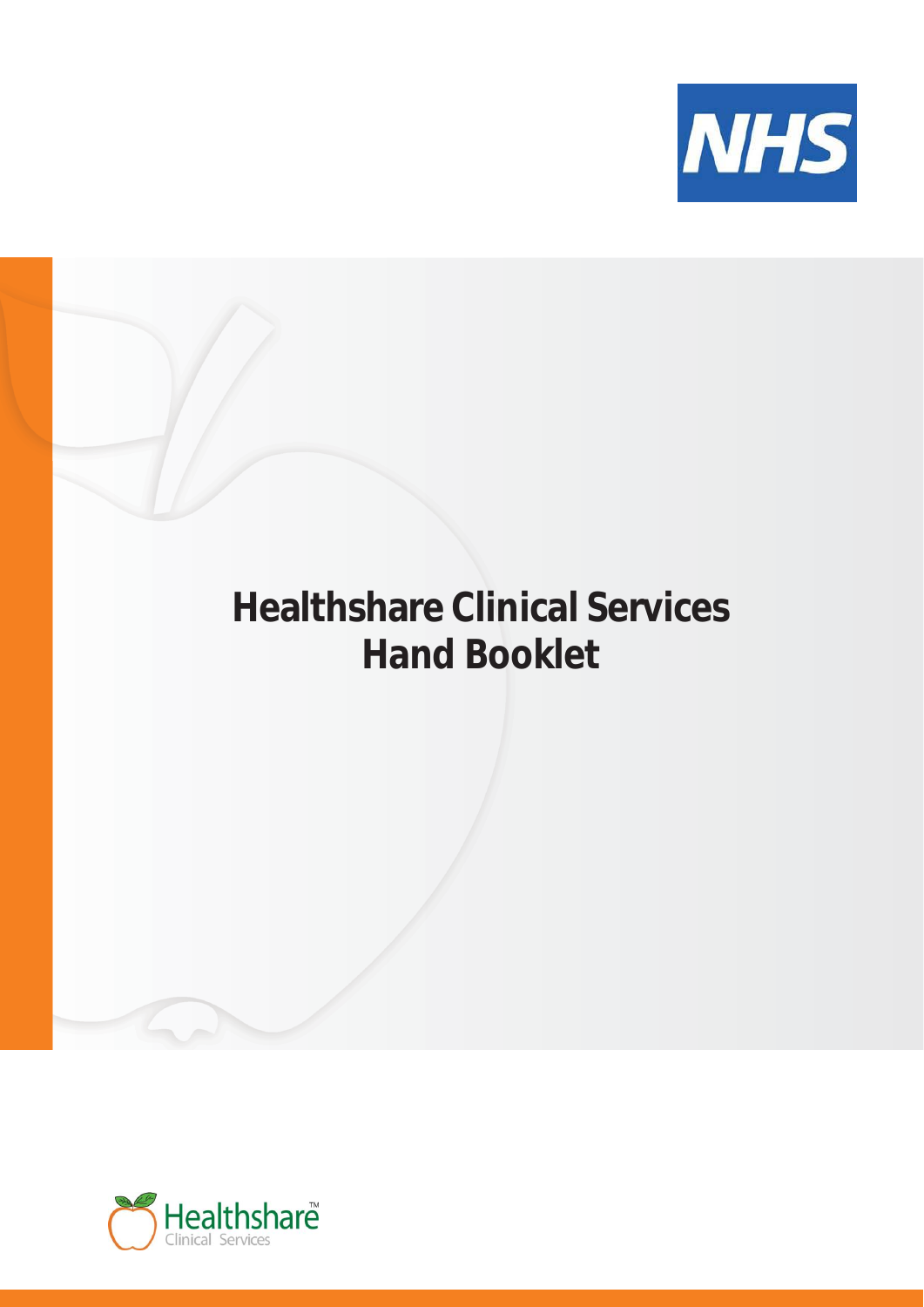

### **Introduction**

The aim of this booklet is to provide you with information that may help you understand and treat your hand problem. It has been divided up into sections that cover the various issues that can occur with hands.

There are many bones that make up the wrist and hand that are supported by soft tissues including ligaments, tendons and cartilage. They work together so that we can complete complex movements with our hands.



There are a few issues that can occur with the joints and its surrounding soft tissues. These include:

- **Osteoarthritis**
- Carpal tunnel syndrome
- De Quervain's tenosynovitis
- Trigger finger/ thumb

# **Osteoarthritis (OA)**

In England, around 7.3 million have sought treatment for osteoarthritis, which represents 33% of the population over 45. For hand and wrist OA, around 6% of the population have sought treatment. It often develops in people who are over 50 years of age, but it can occur at any age as a result of an injury or another joint-related condition.

The joints at the base of the thumb and the ends of the fingers are more commonly affected.

OA first affects the smooth cartilage lining of the joint, which gradually gets thinner and less smooth reducing the joint space. This can lead to swelling and pain in the joint. Over time the swelling may become a firm knobbly bump caused by bony growths around the affected joint called osteophytes. These are called nodules or nodes and are most commonly found around the joints at the end of the fingers. When these nodes are fully formed the pain normally improves.

Arthritis at the base of the thumb may cause more pain and difficulty when carrying out everyday tasks so may require more treatment. Sometimes the base of the thumb joint may become unstable changing the way the thumb works.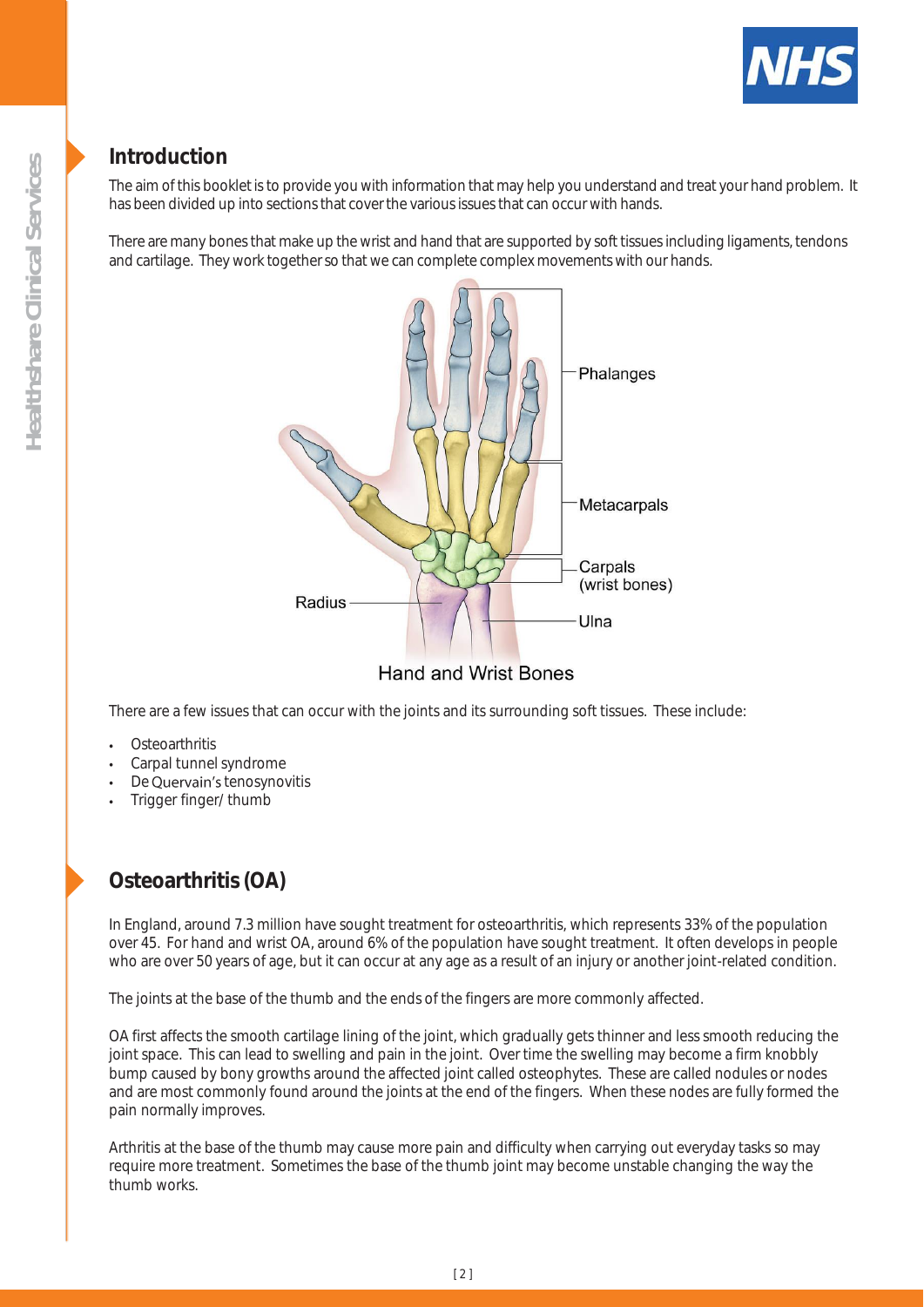

### **CMC (Basal) Joint Arthritis**



### **What are the symptoms?**

The symptoms can vary between people, but the most common include pain on gripping activities and twisting actions such as when cooking or gardening. The pain may come and go at first, but it may progress to be painful when resting the hands too. Some people may experience stiffness in the joints, especially in the morning and some may feel they cannot bend or straighten the finger and thumb as much as they once could or feel that their hands are weaker.

### **What can be done to help?**

There are many options in the treatment of OA including:

- Activity modification looking at what tasks cause pain in the day and considering how you could do this differently to use the bigger joints and muscles of your arms ie larger grips and handles, electric bottle and can opener, spring back scissors, etc
- Pacing the activities that cause pain more regular breaks or resting from the task for a while
- Exercise gently exercising the joints through their full motion and maintaining the strength of the hands
- Splinting and supports to use whilst performing activities or sometimes at night
- Heat or ice to help reduced pain and swelling
- Physiotherapy as well as the above other techniques such as acupuncture and manual therapy may help
- Injections this can help reduce pain if it is severe although these may only offer short term relief
- Surgery only often considered for severe OA that affects the base of the thumb and the wrist

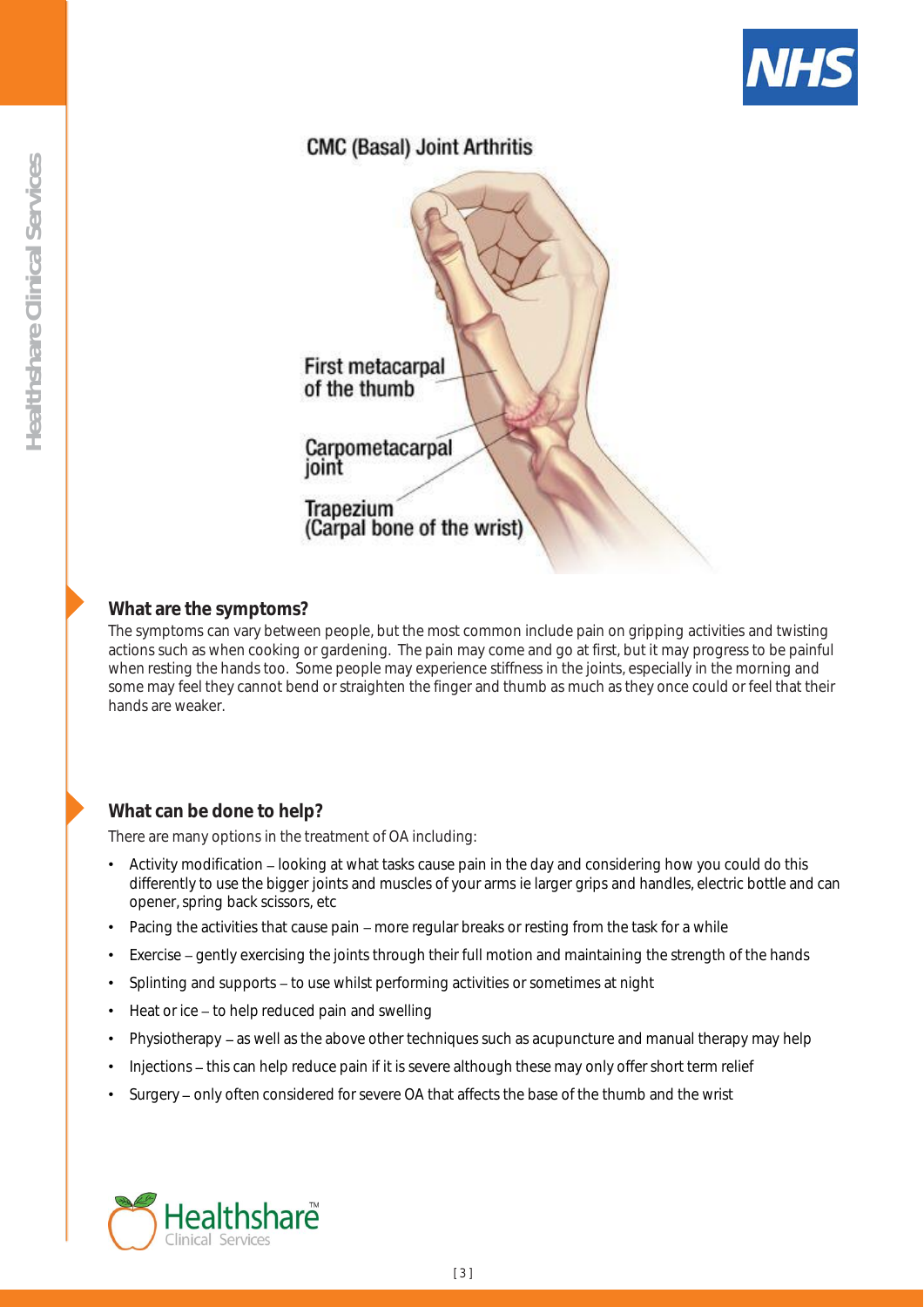

### **Carpal Tunnel Syndrome**

The carpal tunnel is an area in the wrist which contains tendons, nerves, blood vessels, bones, and ligaments. Carpal tunnel syndrome is a condition caused by compression of the median nerve through the tunnel. This nerve controls some of the muscles that move thumb and carries messages to the brain about the feelings in your thumb and fingers.



Carpal Tunnel Syndrome is three times more common in women than men possibly due to the carpal tunnel itself being smaller in women. It often develops in the dominant hand but can effect both. People who have diabetes or other metabolic disorders that directly affect the body's nerves can be more susceptible to the condition. It usually only occurs in adults and can present in pregnancy if swelling is present in the hands.

### **What are the symptoms?**

The symptoms usually start gradually and build up over time and often there is no known reason for the onset of the symptoms. Carpal tunnel syndrome is characterised by aching, pins and needles or numbness into the thumb, index finger and middle finger. It will normally come and go but can often be much worse at night.

It can be irritated through the day with work tasks that include repeated wrist movement especially into sustained flexion (bending). If the problem has gone on for a long time then sometimes patients will have some weakness and wasting away (atrophy) of the muscles at the base of the thumb at which point people often report difficulty with buttons or dropping things.

#### **What can be done to help?**

There is not one single cure for carpal tunnel syndrome but a combination of the following approaches will often greatly help:

- Wrist support wearing a wrist splint that stops your wrist from bending in the night can often help if your symptoms wake you up
- Activity modification Reducing or changing the way you do activities that normally bring the symptoms on
- Exercises gentle stretched that help to keep the wrist joint from becoming too stiff and maintain good nerve mobility
- Physiotherapy as well as the above other techniques such as acupuncture and manual therapy may help
- Your GP may prescribe some medication such as non-steroidal anti-inflammatory tablets (NSAIDS) like Ibuprofen or Naproxen
- Injections these can help reduce the inflammation and ease symptoms. For carpal tunnel syndrome these will normally be done under ultrasound guidance
- Surgery, known as carpal tunnel decompression, can help if your symptoms do not get better with the above treatment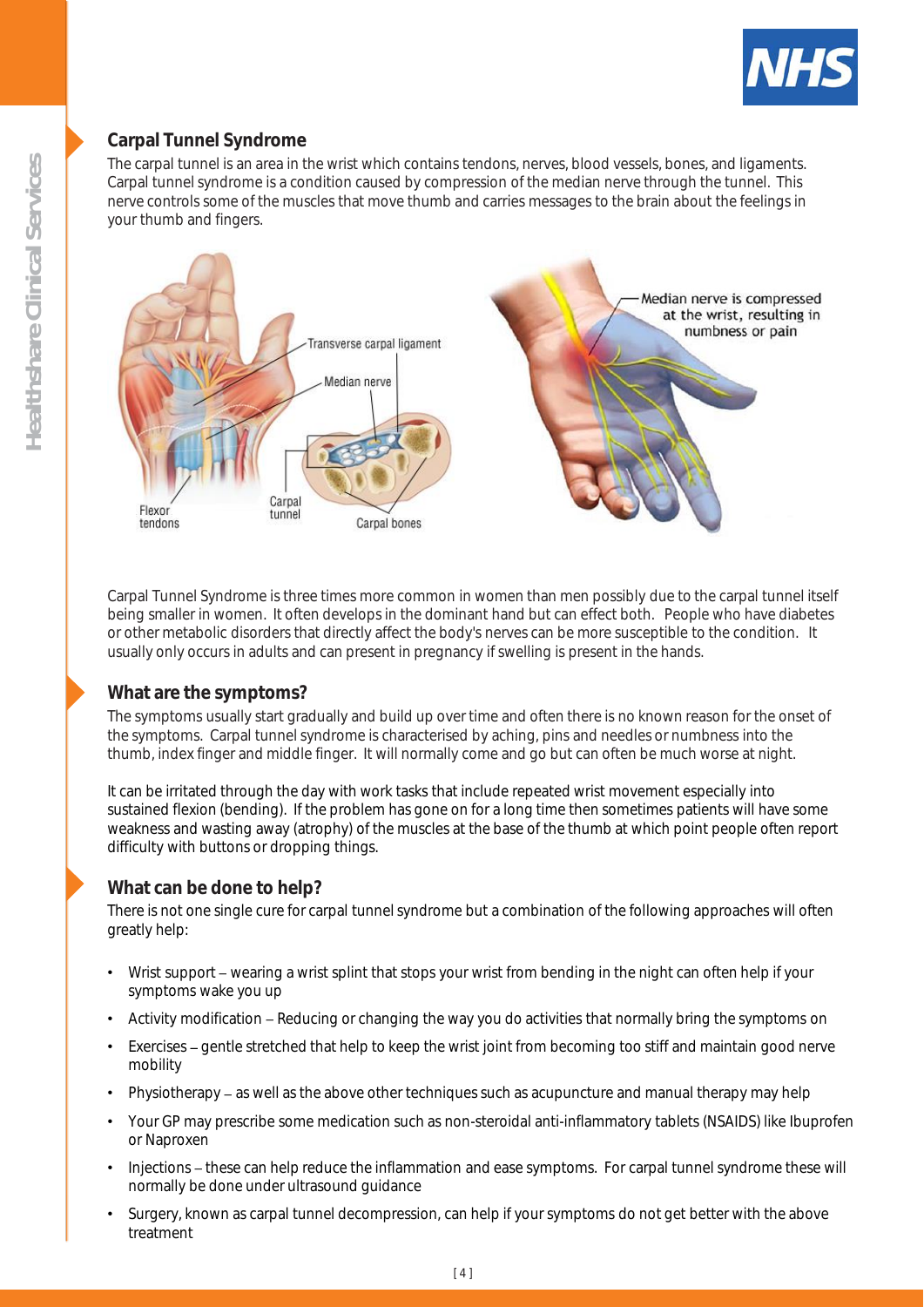

### De **Quervain's** Tenosynovitis



This is a painful condition affecting the tendons on the thumb side of your wrist. The tendons that become inflamed extend the thumb away from the hand and these are used on gripping and lifting activities. Pain can start as a result of increased stress to the tendon for example during activities such as lifting young children into car seats, lifting heavy grocery bags by the loops, gardening and playing racket sports. This is a condition common amongst carers of young babies. Thumb tendinitis rarely affects men, but common in middle aged women.

#### **What are the symptoms?**

It typically causes pain and tenderness at the side of the wrist beneath the base of the thumb. Pain increases on gripping and the hand may feel weaker. Sometimes there is swelling and redness in the area.

### **What can be done to help?**

- Pain relief Your GP may prescribe non-steroidal anti-inflammatory tablets (NSAIDS) or topical ibuprofen gel
- Activity modification/ Rest try to avoid activities that irritate the condition to allow the inflammation to settle
- Thumb support to keep the thumb from moving can help rest the tendons
- Cold pack 10 minutes over the painful area
- Exercise gentle movement and strengthening of the thumb tendons and surrounding area
- Physiotherapy as well as the above other techniques such as acupuncture, taping and manual therapy may help
- Injection this can help if the pain is severe and does not get better with the above options
- Antibiotics if you have had a cut in the area which has resulted in pain
- Surgery to release sheath around the tendon. This is rarely necessary and usually reserved for persisting symptoms

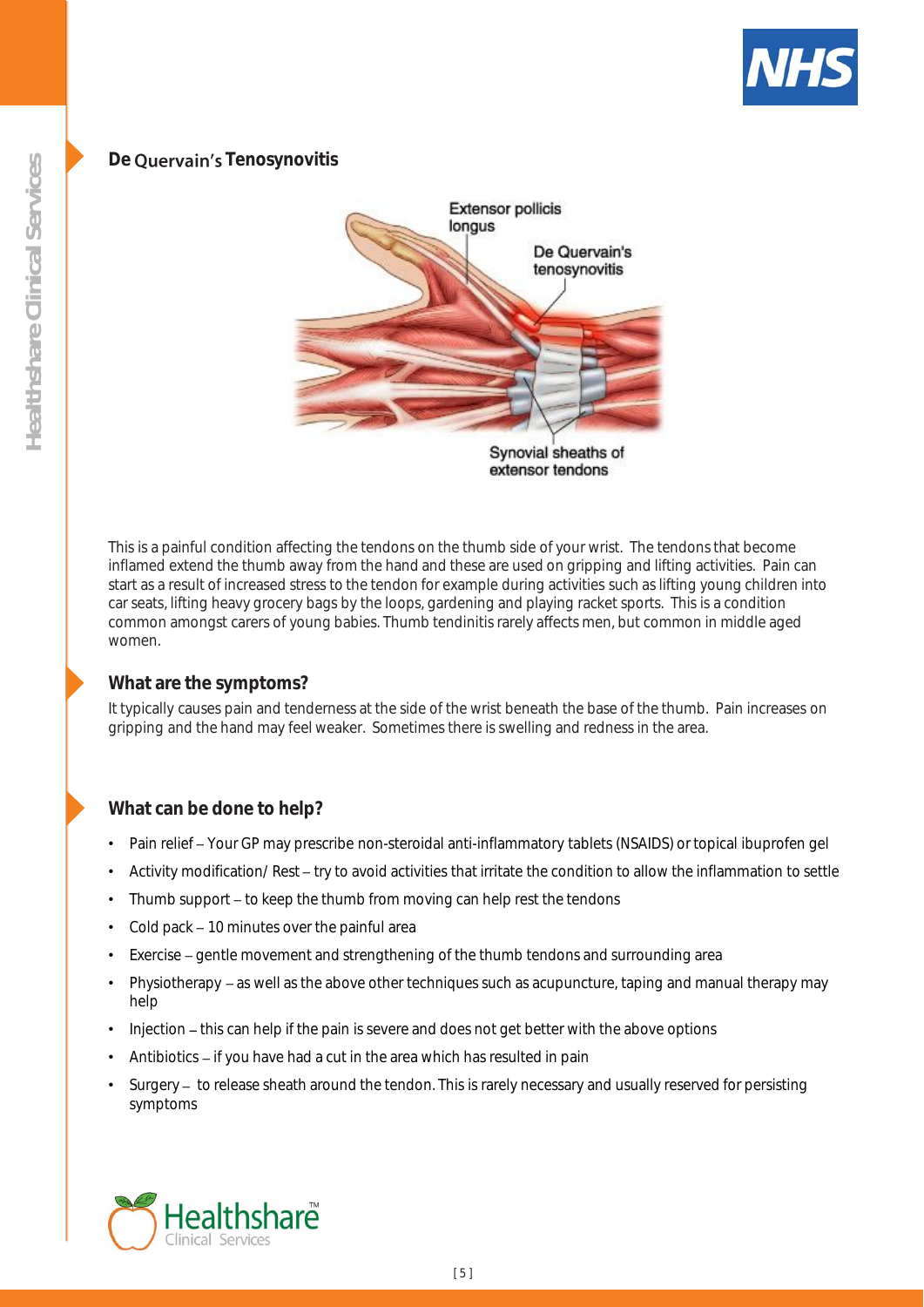

### **Trigger Finger/ Thumb (Stenosing tenosynovitis)**



The tendons that help the fingers to bend travel through a series of tunnels made of soft tissue to keep them in place. The tendon can become swollen, making it more difficult to slide through the tunnels. This can result in a<br>'locking' of the finger in a bent position when using the hand. It is not fully understood why this happens, more common in people that have other conditions such as Diabetes, Rheumatoid arthritis, Underactive thyroid, Gout and carpal tunnel syndrome. It is most common in people over 40 years old.

#### **What are the symptoms?**

Pain and difficulty straightening the finger or thumb from a flexed position, which may be worse in the morning. Sometimes it may need assistance to straighten again. There is often pain and swelling over the base of the affecting finger or thumb on the palm side of the hand.

#### **What can be done to help?**

- Pain relief Your GP may prescribe non-steroidal anti-inflammatory tablets (NSAIDS) or topical ibuprofen gel
- Activity modification/ Rest try to avoid activities that irritate the condition to allow the inflammation to settle
- Cold pack 10 minutes over the painful area
- Massage over the palm where it looks swollen or feels like a lump
- Exercise gentle movement of the joints above and below the painful section
- Physiotherapy as well as the above advice and sometimes specialist splinting may be helpful
- Injection this can help if the pain is severe and does not get better with the above options. Most people will have a steroid injection for the symptoms to resolve
- Surgery to release sheath around the tendon. This is rarely necessary and usually reserved for persisting symptoms ie up to x 3 steroid injections have not helped

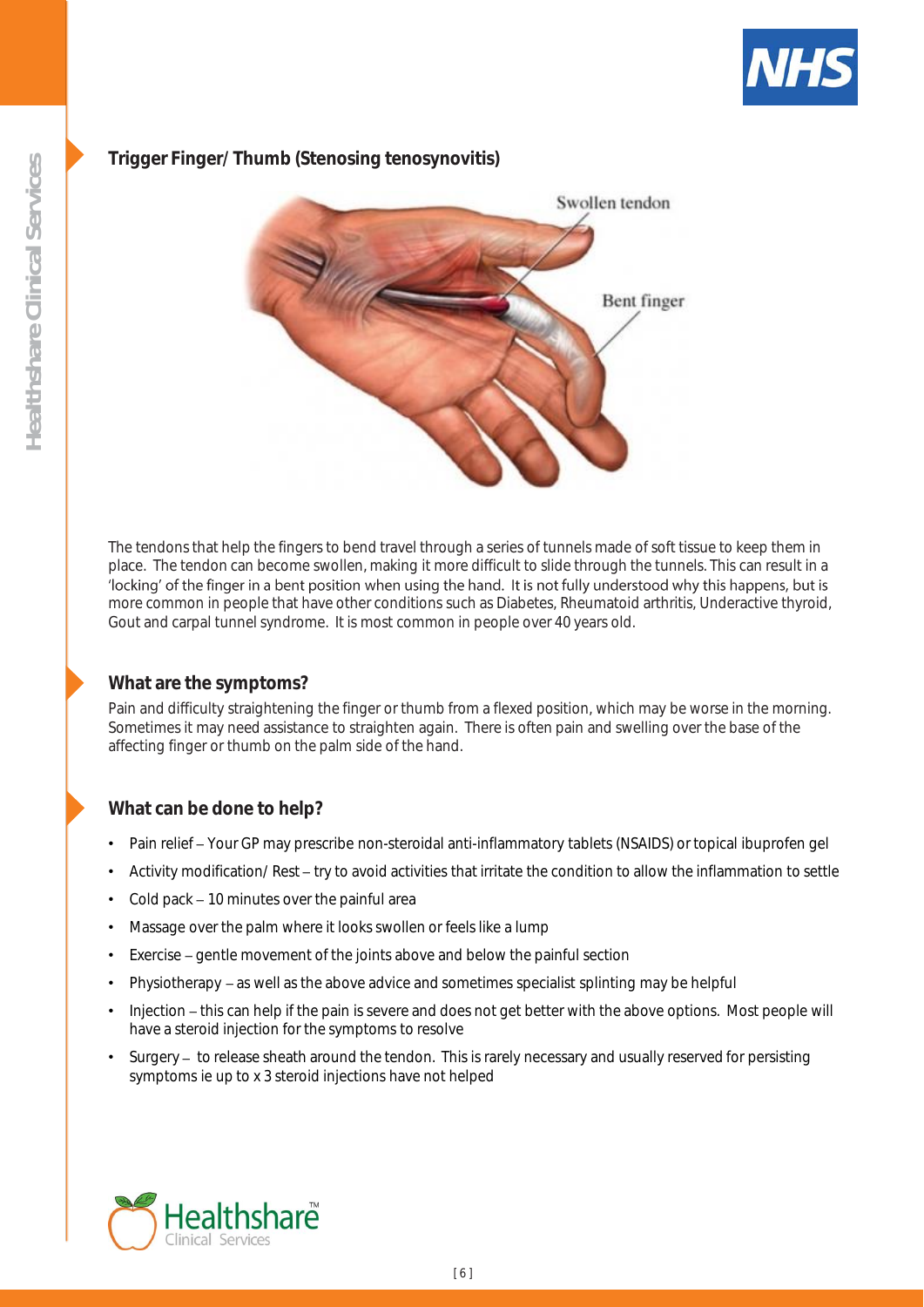

Your therapist will advise you regarding the exercises which are more appropriate for the condition.

#### **Movement exercises**

Make an 'o' shape touching the tip of the thumb to each finger. Repeat 10 times. 3 times a day.





#### **Stretching exercises**

Hold these for 20-30 seconds. Repeat 5 times. 3 times a day.



Fold your thumb into hand and wrap your fingers around it, move the wrist towards the little finger slowly and back up. Hold for 10 seconds. Repeat 5 times. 3 times a day.



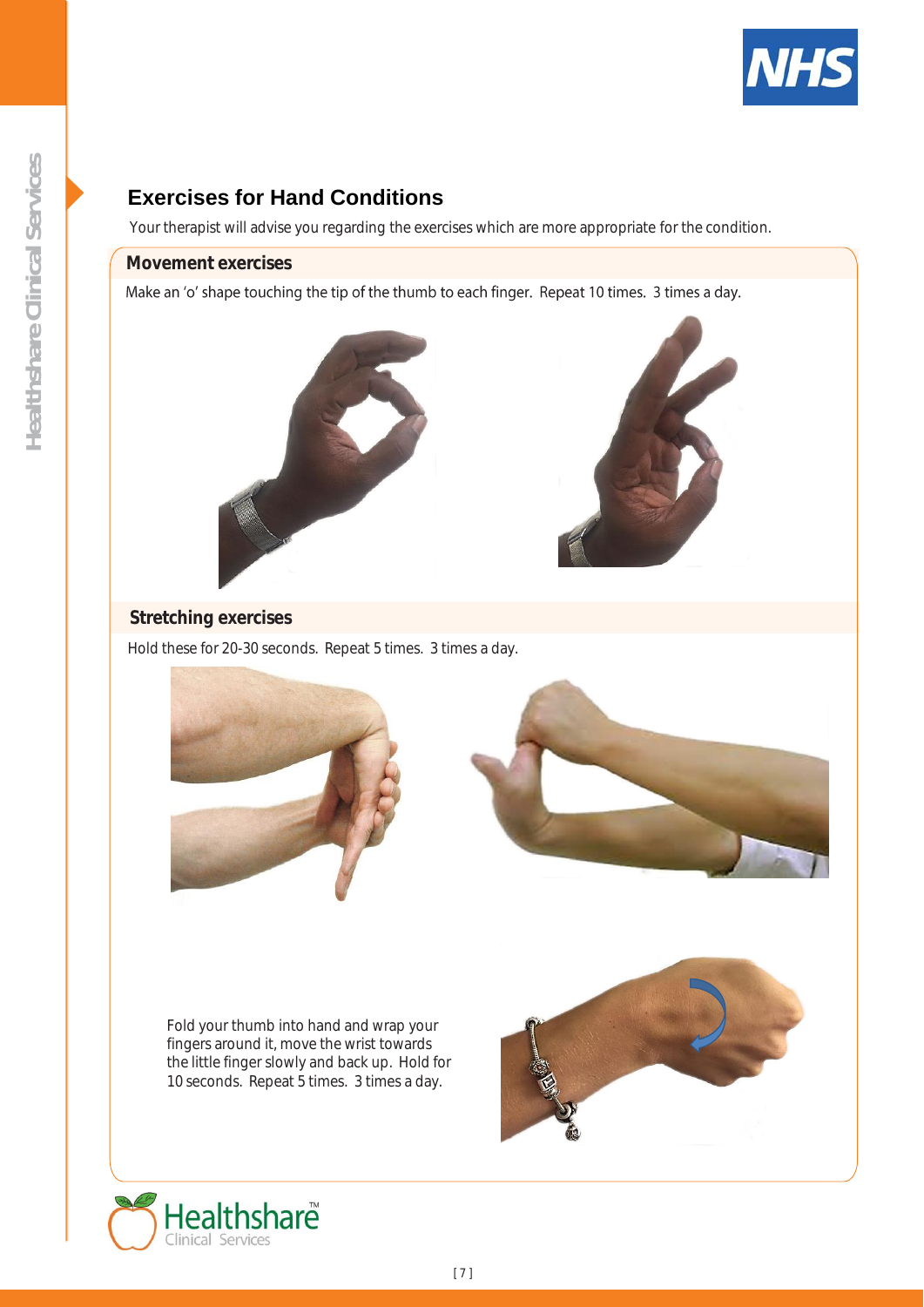

### **Strengthening exercises**

Use your other hand to resist the movement. Hold each one for 5- 10 seconds. Repeat 5 times. 3 times a day.



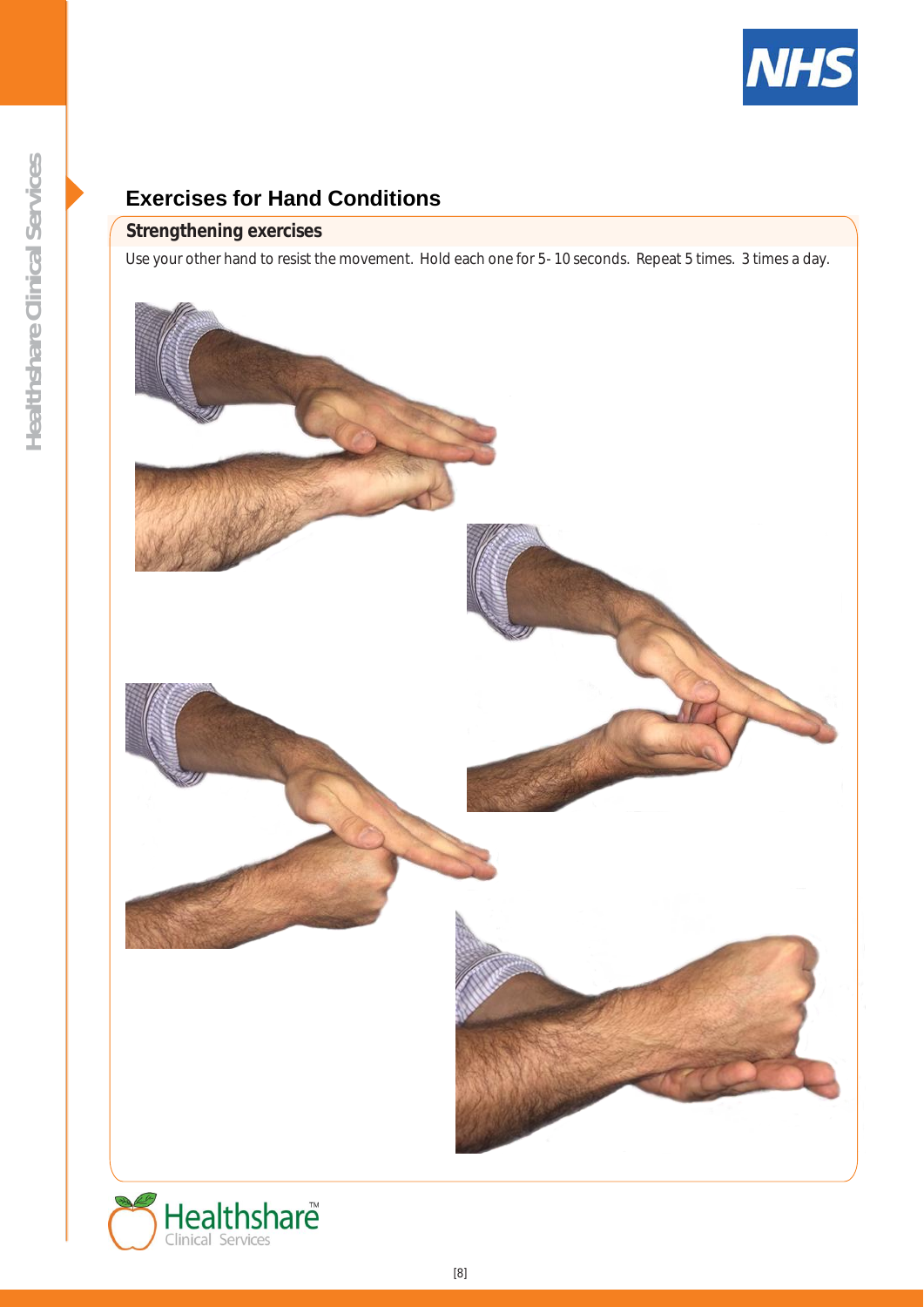

#### **Strengthening exercises**

Wrap the band around your hand securely, resting your forearm on a table, move the hand up and down slowly. Repeat 10 times. 2 times a day.

#### a. With your palm facing down b. With your palm facing up



c. Moving towards your little finger d. Moving towards your thumb







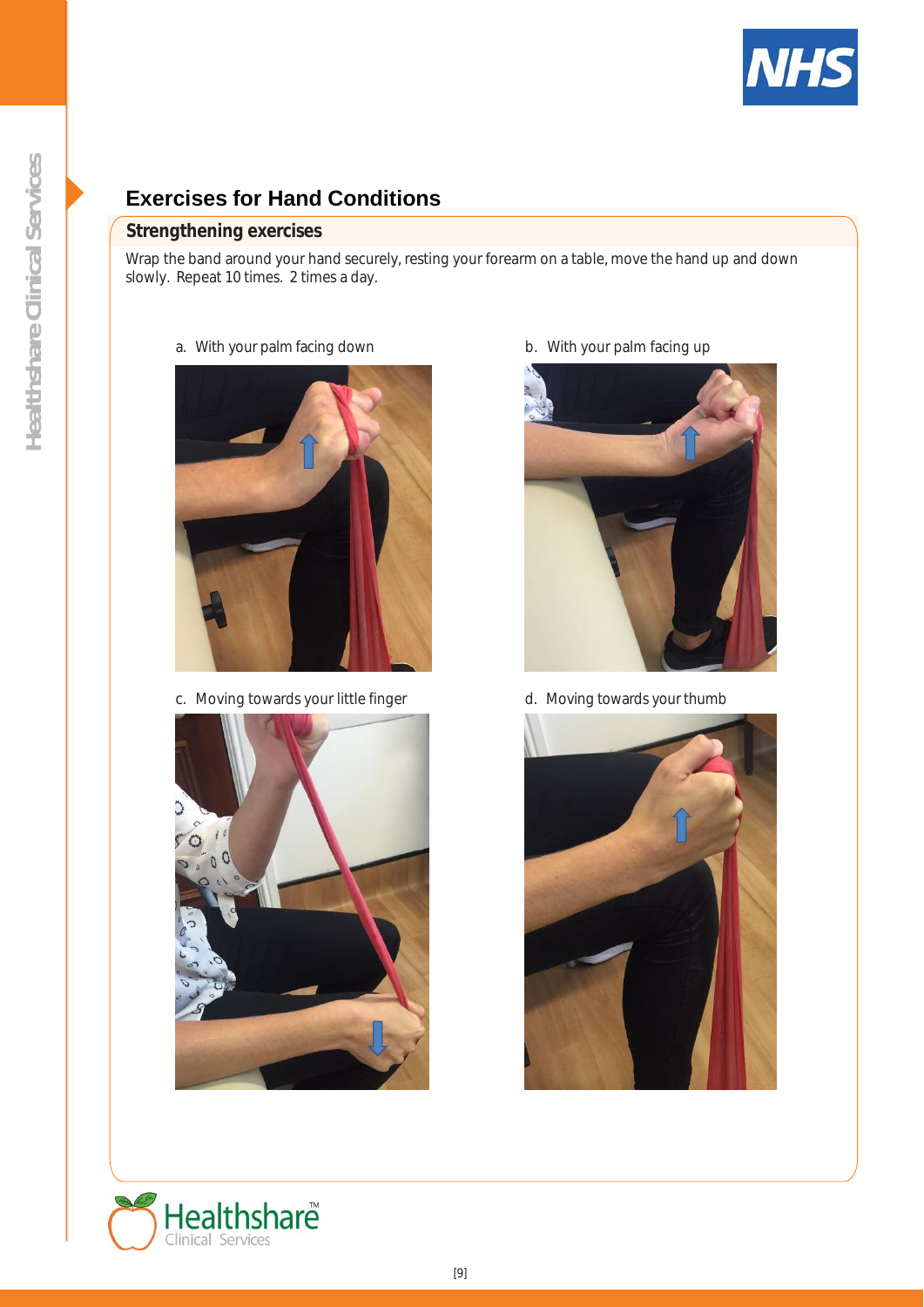

**Strengthening exercises**



Use your other hand to resist the movement. Hold each one for 5- 10 seconds. Repeat 5 times. 2 times a day.





Push your fingers and thumb apart against the resistance of the band. Repeat 10 times. 2 times a day.

Using a queasy ball or even a rolled up pair of sock, grip slowly and hold for 5 seconds. Repeat 10 times. 2 times a day.

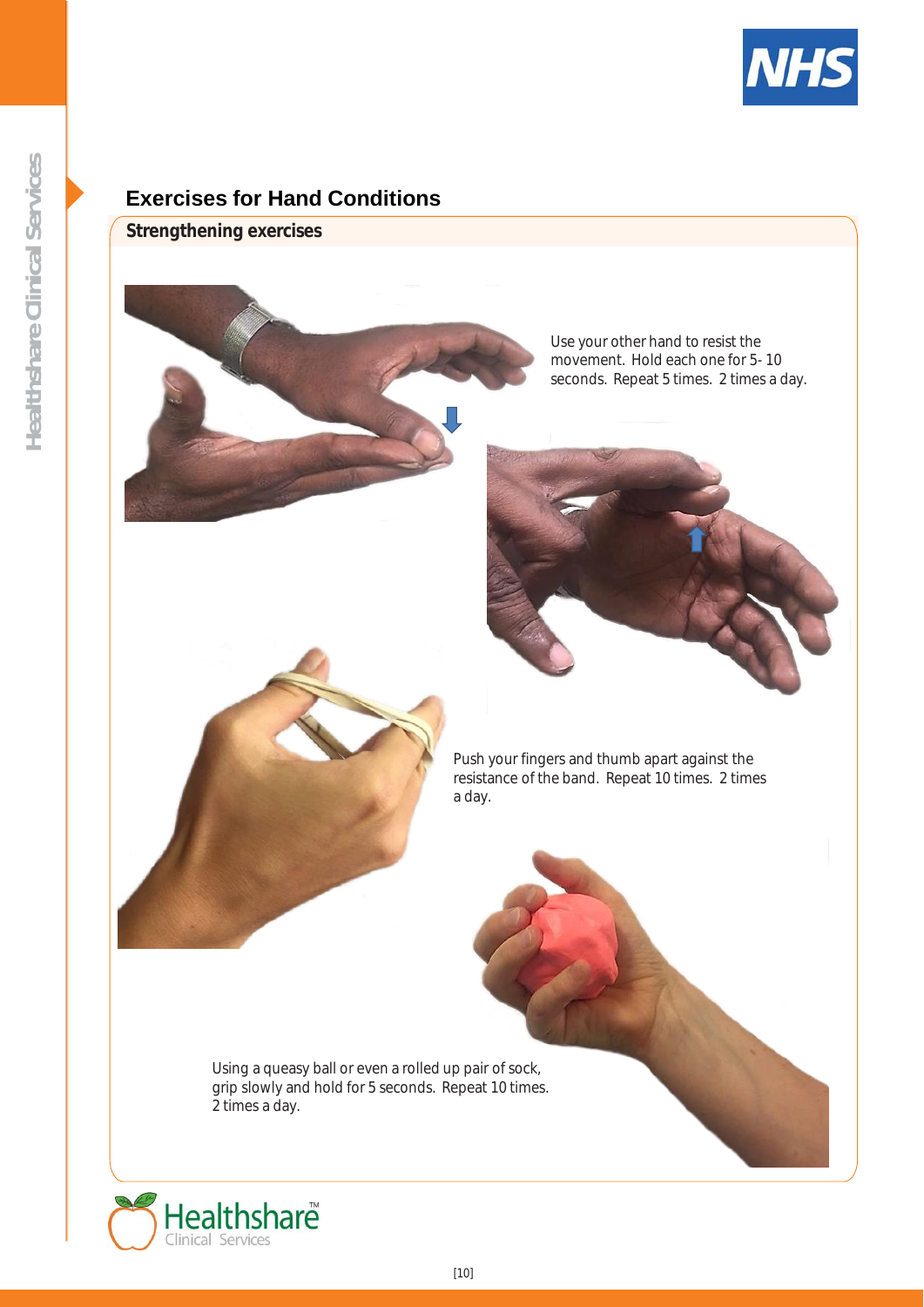

### **Tendon gliding exercises**

Keep your finger straight and slowly bend then to make and fist. Repeat 10 times. 3 times a day.



Keep your fingers at a right angle from your hand as shown in picture below. Then slowly make a fist. Repeat 10 times. 3 times a day.